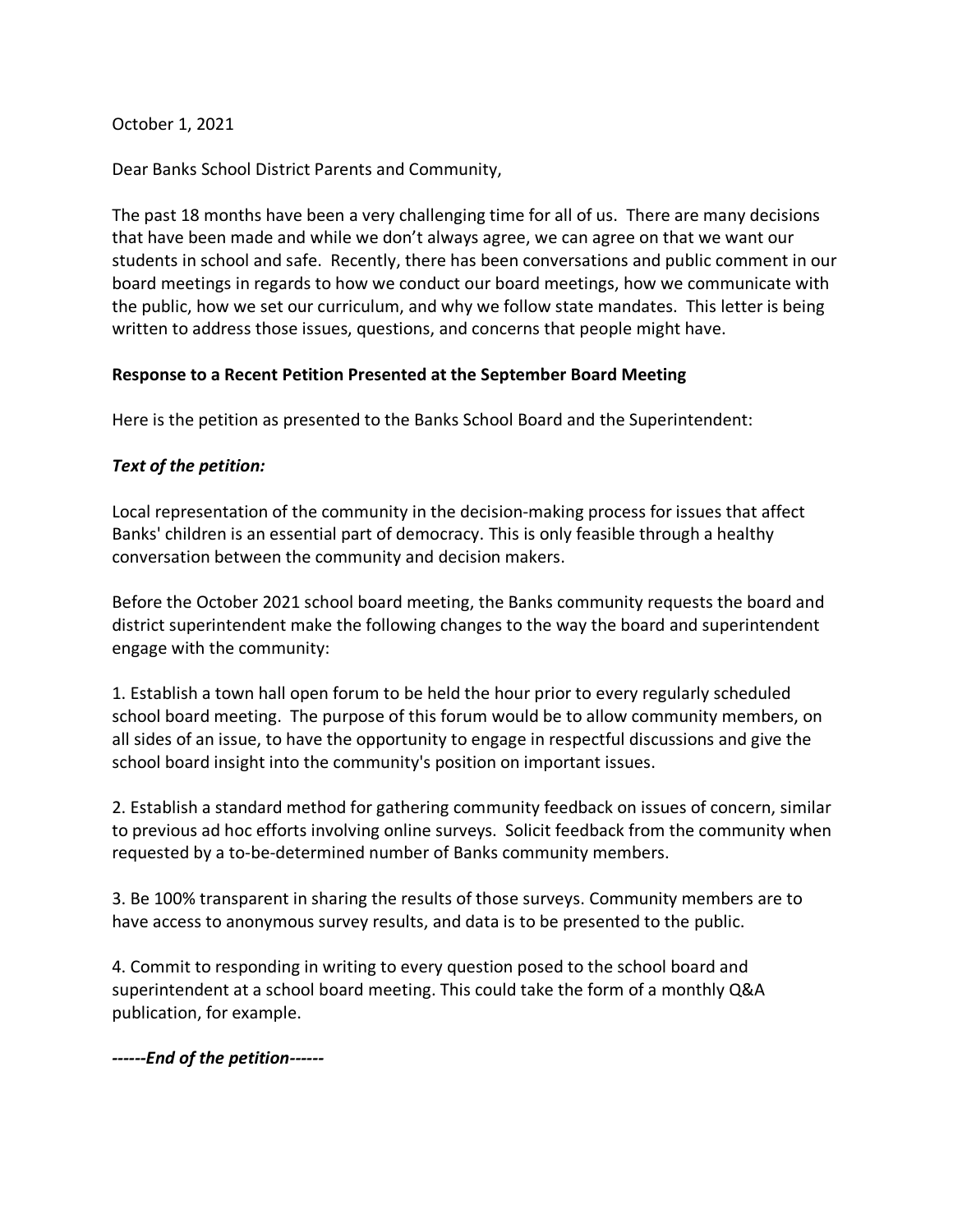We would like to address each part of the petition.

#1 – A School District Board cannot deliberate about random items, personnel, or potential action items as this would be a violation of public meeting laws. Also, if you were to have a "town hall" with the board present, this would be a quorum of the board and meeting notices would be posted along with a set agenda. All of the requirements of public meetings laws would apply and do apply whenever a quorum of the board is present. Public comment prior to a board meeting is designed to give the public a voice for comments on district business. We will plan to continue public comment in the future. Public comment is not required at school board meetings, however, we do feel it is vital at this time to continue to accept public comment at our meetings whether they are virtual or in-person. Also, please continue to communicate information about the district to the superintendent's email, jeffl@banks.k12.or.us.

#2 and #3 – We have done multiple surveys as a district and also at the individual schools. We did multiple surveys over the past 18 months to gather feedback. We use surveys to guide decisions on different educational topics. We also use surveys to gather information for our grants like our Student Investment Account and others. However, we will not survey the community on mandates that are required by the state. Regardless of the results, we will have to follow state mandates. If we do surveys and the information is determined to be important to share with the community, then we will share that information.

#4 – Part of public comment at a board meeting is that after the meeting, the chair, vice chair, and the superintendent will meet to determine the level of response to the comment. It could be anywhere from no response to a public response to the entire district. After the meeting, it will be determined how we communicate responses to public comment. We will also be creating a newsletter type page for the board on the website. This will be updated as new information needs to be shared by the board.

## **Critical Race Theory and Critical Race Theory Curriculum**

It has been asked multiple times over the past four months whether or not we teach Critical Race Theory curriculum in our schools. The answer is no. We do not teach Critical Race Theory in our K-12 schools. Critical Race Theory is a concept that grew from Critical Legal Studies close to 40 years ago as a tool that could be used to examine and explain racial disparities in our society. It is not a curriculum. It is not a belief system. It is a framework for understanding the systems of racial injustice in our world. Numerous theoretical frameworks including CRT are used in graduate level, University work.

The Banks School District follows board policy to create a neutral environment so students can voice opinions in a professional setting whether students agree or disagree on different topics. Topics that may include civil rights, African-American authors, racism, and equity, to name a few. It is vital for all of us in America to examine and have an open and honest dialogue about racism and its impacts. We teach factual history and use the Oregon State Standards for